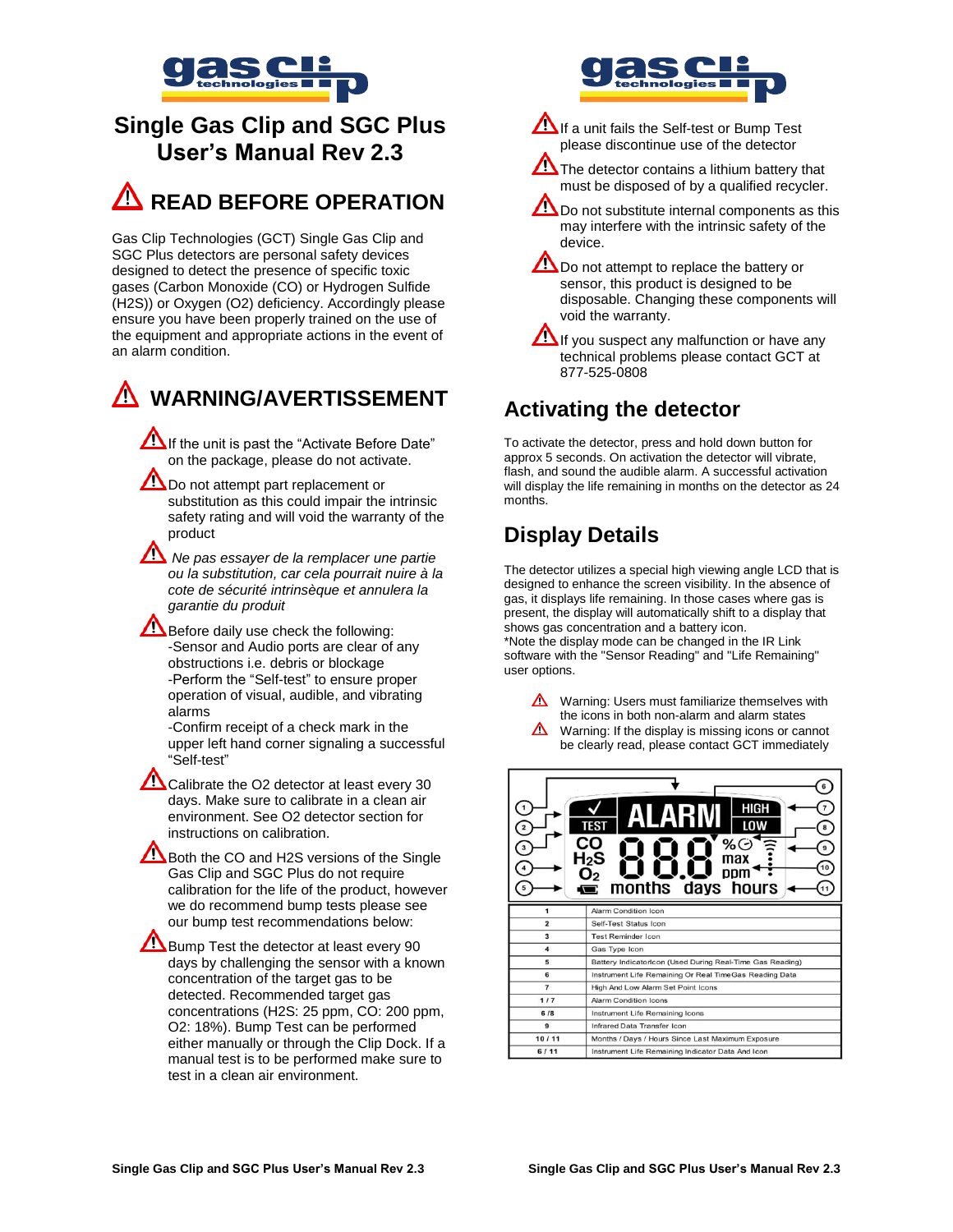



# **Day to Day Usage**

Prior to daily use, the detector will prompt the user to perform a self-test this process is a simple and effective way to ensure safe operation of the detector. During the self-test the audio, visual, and vibrating alarms are activated and the sensor is tested. Below is a step by step process for performing the test:

| <b>TEST</b><br>O<br>$H_2S$<br>$\equiv$ months             | Screen 1:<br>When the "Test" Icon appears in the<br>upper left hand corner, a self-test is<br>required. Press the button on the<br>front of the detector to perform the<br>test.                                                                                                                                                                                                                                                                                                        |
|-----------------------------------------------------------|-----------------------------------------------------------------------------------------------------------------------------------------------------------------------------------------------------------------------------------------------------------------------------------------------------------------------------------------------------------------------------------------------------------------------------------------------------------------------------------------|
| HIGH<br>AI ARM<br>max<br>$\n  ppm\n$<br>months days hours | Screen 2:<br>After pressing the button the<br>following screen will appear. During<br>the self-test ensure that the<br>following occurs: (1) The unit emits<br>one audible beep, all LED's light up,<br>and vibration. (2) All LCD display<br>elements appear.                                                                                                                                                                                                                          |
| <b>ALARM</b><br>$H_2S$                                    | Screen 3:                                                                                                                                                                                                                                                                                                                                                                                                                                                                               |
| $_{\rm H_2S}$<br>ppm                                      | After the full element LCD screen,<br>the low alarm and high alarm set<br>points will be displayed. Note these<br>alarm set points can be adjusted<br>using the IR Link or Clip Dock<br>configuration options.                                                                                                                                                                                                                                                                          |
|                                                           | Factory Standard Alarm Set Points:<br>H2S: Low 10 ppm / High 15 ppm<br>CO: Low 35 ppm / High 200 ppm<br>O2: Min 19.5% / Max 23.5%                                                                                                                                                                                                                                                                                                                                                       |
| $\overline{J}$<br>Ó                                       | Screen 7: (see Steps 4-6 for<br>additional screen displays)                                                                                                                                                                                                                                                                                                                                                                                                                             |
| $\equiv$ month:                                           | When a self-test is successful the<br>unit will turn to the original screen<br>and display a check mark in place<br>of where the test icon was<br>previously displayed and one short<br>audible beep will sound. The unit<br>will by default prompt another "Self-<br>test" in 20 hours from when the<br>button was pressed. Note this value<br>can be changed via the IR Link<br>software anywhere from 8 to 20<br>hours. See the IR Link Quick<br>Reference Guide for further detail. |

#### **Additional Steps:**

Above we outlined the most common screen configurations. However if the unit has been programmed via the IR Link or has been exposed to gas additional screens may appear

Screen 4 (If applicable): If programmed with a "User ID", after the alarm set points are displayed, a combination of numbers and or letters will scroll across the screen. This will be a max of 2 screens with a maximum character limit on the "User ID" of 6 characters. The "User ID" can be changed/modified via the IR Link software

Screen 5 (if applicable): If the detector has been exposed to gas exceeding the low alarm set point a value will appear with "max" next to it. This represents the peak value (highest) that the detector has seen. After this screen there will be another screen displaying a value with (hours, days, or months) this represents the amount of time past since the peak reading.

Screen 6 (if applicable): After the peak reading and time since screens, a screen will appear with CLP. If the user presses the button down while this is displayed, the peak value on the detector will be reset. Note while the value will be cleared on the display the value will be held in the detector's log. See the event log section for further details. This value can be cleared on the next screen.

### **Failures/FAQ's**

- If the self-test fails, the detector emits five short beeps and flashes before displaying "Test". Repeat the self-test.
- ΛŊ If the self-test fails three  $(3)$  consecutive times the detector will enter a Fail Safe mode. Please contact GCT for a replacement detector.
- During normal operation, the battery is continuously monitored. If the battery is low for more than (3) hours the detector enters Fail Safe mode.
- /! If the battery self-test fails  $(5)$  consecutive times the LCD will display "EO5". In case of an EO5 screen discontinue use and contact GCT for a replacement detector.
- ⁄∖ Along with the battery, the sensor is continuously monitored during normal operation. If a problem with the sensor is detected, the screen will display "EO6". In case of an EO6 screen, please discontinue use and contact GCT for a replacement detector.

If the detector is displaying "bUP", the detector is either due for a bump test because of a scheduled test or has failed a bump test. Please refer to "Bump Test Interval" for more detail.

If the detector is displaying "EOL" the unit has reached the end of its operating life. Please discontinue use.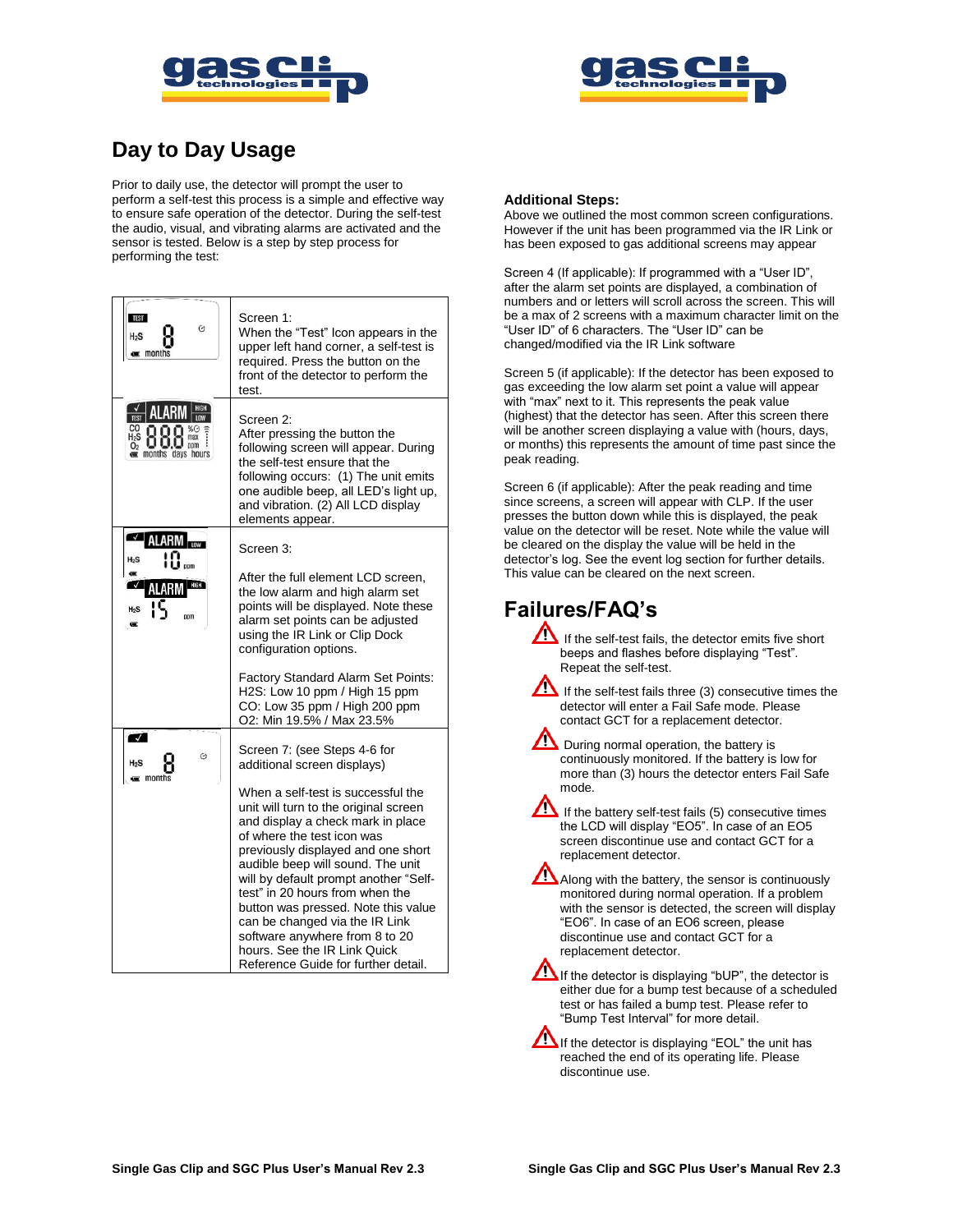



### **Alarms**

#### **Alarm Types:**

| <b>Screen Display</b> | <b>Detail</b>                                  |
|-----------------------|------------------------------------------------|
|                       | <b>LOW ALARM</b>                               |
| LOW                   | Audible Alarm: One (1) slow                    |
|                       | beep every second                              |
| $H_2S$<br>ppm         | Visual Alarm: One (1) slow                     |
|                       | flash every second                             |
|                       | Vibrating Alarm: One (1)                       |
|                       | slow vibration every second                    |
| <b>HIGH</b><br>ALARM  | <b>HIGH ALARM and OVER</b>                     |
|                       | LIMIT (OL) ALARM                               |
| $H_2S$                | Audible Alarm: Two (2) fast                    |
| DDM                   | beeps every second                             |
| ▭                     | Visual Alarm: Two (2) fast                     |
|                       | flashes every second                           |
|                       | Vibrating Alarm: Two (2) fast                  |
|                       | vibrations every second                        |
| ALARM                 | <b>DETECTOR LIFE</b><br><b>COUNTDOWN ALARM</b> |
| CO<br>$\odot$         | "EOL"                                          |
|                       | Once the unit has less than                    |
| hours                 | One (1) month of life                          |
|                       | remaining, the unit will                       |
|                       | switch to days remaining,                      |
|                       | when it is less than One (1)                   |
|                       | day remaining it will switch                   |
|                       | to hours remaining. Once                       |
|                       | the detector has Eight (8)                     |
|                       | hours remaining, it will begin                 |
|                       | to beep, flash, and vibrate                    |
|                       | intermittently. To end the                     |
|                       | alarms press the button                        |
|                       | down. Once the detector                        |
|                       | has reached the end of its                     |
|                       | operating life the display will                |
|                       | show "EOL" (End Of Life).                      |

#### **Alarm Set Points:**

Default factory set points: H2S: Low Alarm 10 ppm/High Alarm 15 ppm CO: Low Alarm 35 ppm/High Alarm 200 ppm O2: Low Alarm 19.5%/High Alarm 23.5%

\*Note these set points can be changed using the GCT IR Link. Please refer to the SGC IR Link documentation for further details. To display the detector alarm set points press the button on the front of the detector.

 $\sum$  Use caution when changing alarm set points. Confirm these levels with your company safety officer.

**DO NOT use IR communications when an** explosive atmosphere may be present.

### **Event Log**

By default the detector stores the last twenty five (25) alarm events. The system stores events by first in first out, i.e. the 26<sup>th</sup> event will replace the first event and so on. This information can be downloaded using the GCT IR Link. For each alarm event the detector records the following:

- The detector serial number
- Bump Test (Yes or No)
- Life remaining on the detector
- Number of self-tests performed
- Number of events
- Alarm Condition (Low, High, or OL)
- Specific event date and time
- Peak gas concentration in ppm or %.

### **Bump Test Interval (bUP)**

Using the IR Link or GCT Manager, units can be programmed to alert the user if a bump test is due. This interval can be set anywhere from 1 to 365 days. *\*Note the unit default is to have no bump interval programmed.*

If a detector is due for a bump test, the unit display will alternate between the months remaining and "bUP". In addition the unit will emit alternating flashes (left and right) every 5 seconds. And the "test" icon will remain even after a button push.

This alert can be cleared by either placing the unit in a Clip Dock or, if the bump interval is set, by manually applying gas to the unit. To manually clear the alert, press the button down once and wait for the "GAS" to show on the display while the TEST icon flashes. The detector will wait for 45 seconds for the target gas to be applied, or a button press to skip the bump test. If the SGC is bumped while showing "GAS", then it will record as a bump test in the event log instead of as an exposure. If no gas is applied, it will return to the normal screen and will not record anything in the event log.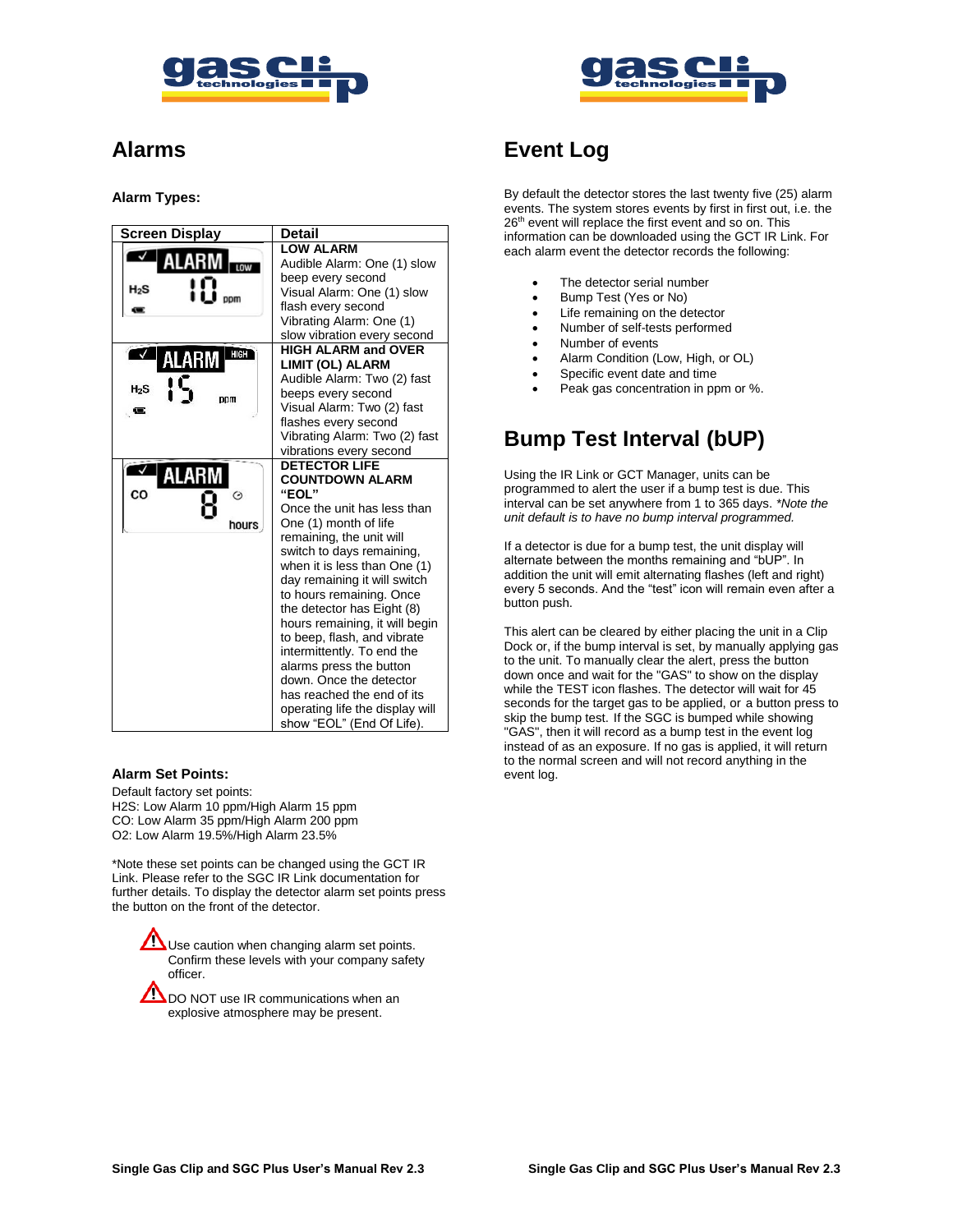



### **O2 Detector-Calibration**

**ACCT** recommends users of the O2 Single Gas Clip to bump test the detector before using each day.

Single Gas Clip Oxygen (O2) detector factory default will prompt the user to calibrate the detector every 30 days. The user will be prompted by the screen flashing CAL, please see calibration instruction below:

|      | <b>Calibration Instructions</b>                                                                                                                                                                                                                                                                                                                                                                                                                                                                                                                                                                              |
|------|--------------------------------------------------------------------------------------------------------------------------------------------------------------------------------------------------------------------------------------------------------------------------------------------------------------------------------------------------------------------------------------------------------------------------------------------------------------------------------------------------------------------------------------------------------------------------------------------------------------|
| 。[RL | Only perform O2<br>calibration in normal air<br>(20.9% Oxygen) that is<br>free of hazardous<br>gases.<br>1. Press and hold down the<br>yellow button for four (4)<br>seconds<br>2. The screen will display CAL<br>and the O2 icon will flash in the<br>lower left hand side<br>3. After a successful<br>calibration, the detector will<br>emit one (1) beep, vibration<br>and LED flash<br>4. After an unsuccessful<br>calibration, the detector will<br>beep, flash, and continue to<br>display calibration. If after a<br>few failed calibration please<br>contact GCT customer support<br>at 877-525-0808 |
|      |                                                                                                                                                                                                                                                                                                                                                                                                                                                                                                                                                                                                              |

# **Hibernation (SGC+ Only)**

When the SGC Plus is not used for extended period of time it can be turned off (Hibernated) to suspend the 24 month operation life countdown.

| <b>SGC Plus Hibernation with the IR Link</b>                             |
|--------------------------------------------------------------------------|
| 1. Check that you have installed the IR Link Software and the IR Link    |
| USB connections are plugged in                                           |
| 2. Click Read Device on the IR Link Software                             |
| 3. Note when the monitor is hibernated the event log will be cleared. It |
| is highly recommended to save the event log by pressing the save         |
| event log before hibernating.                                            |
| A Click on the Hibernate Button, acknowledge the event log message       |

4. Click on the Hibernate Button, acknowledge the event log message 5. Keep in front of the IR Link until the "Hibernate OK" message is displayed at the bottom of the IR Link Software

6. Confirm the monitor screen is blank

7. If you encounter any problems please contact GCT customer support at 877-525-0808

| <b>SGC Plus Hibernation with the Clip Dock</b>                                                                                 |
|--------------------------------------------------------------------------------------------------------------------------------|
| 1. Check that the Clip Dock is turned on and USB memory is inserted                                                            |
| 2. The Clip Dock is capable of hibernating 4 units at one time, place<br>the desired amount of monitors in the docking station |
|                                                                                                                                |
| 3. Press and hold the bump test and calibration buttons down                                                                   |
| simultaneously for approx 2 seconds                                                                                            |
| 4. A successful hibernation will result in a GREEN light on for the                                                            |
| corresponding unit number                                                                                                      |
| 5. Note the event log will be automatically stored on the Clip Dock                                                            |
| USB memory                                                                                                                     |
| 6. Confirm the monitor screen is blank                                                                                         |
| 7. If you encounter any problems please contact GCT customer                                                                   |
| support at 877-525-0808                                                                                                        |

# **Cleaning**

The detector can be cleaned with a soft damp cloth. Do not use solvents, soaps or polishes. A neutral cleaner, like Mat & Table Top Cleaner (by [ACL Staticide\)](http://aclstaticide.com/) may also be used.

The sensor screen may be cleaned with a soft brush under clean, warm water. Return the filter to the detector once it has fully dried.